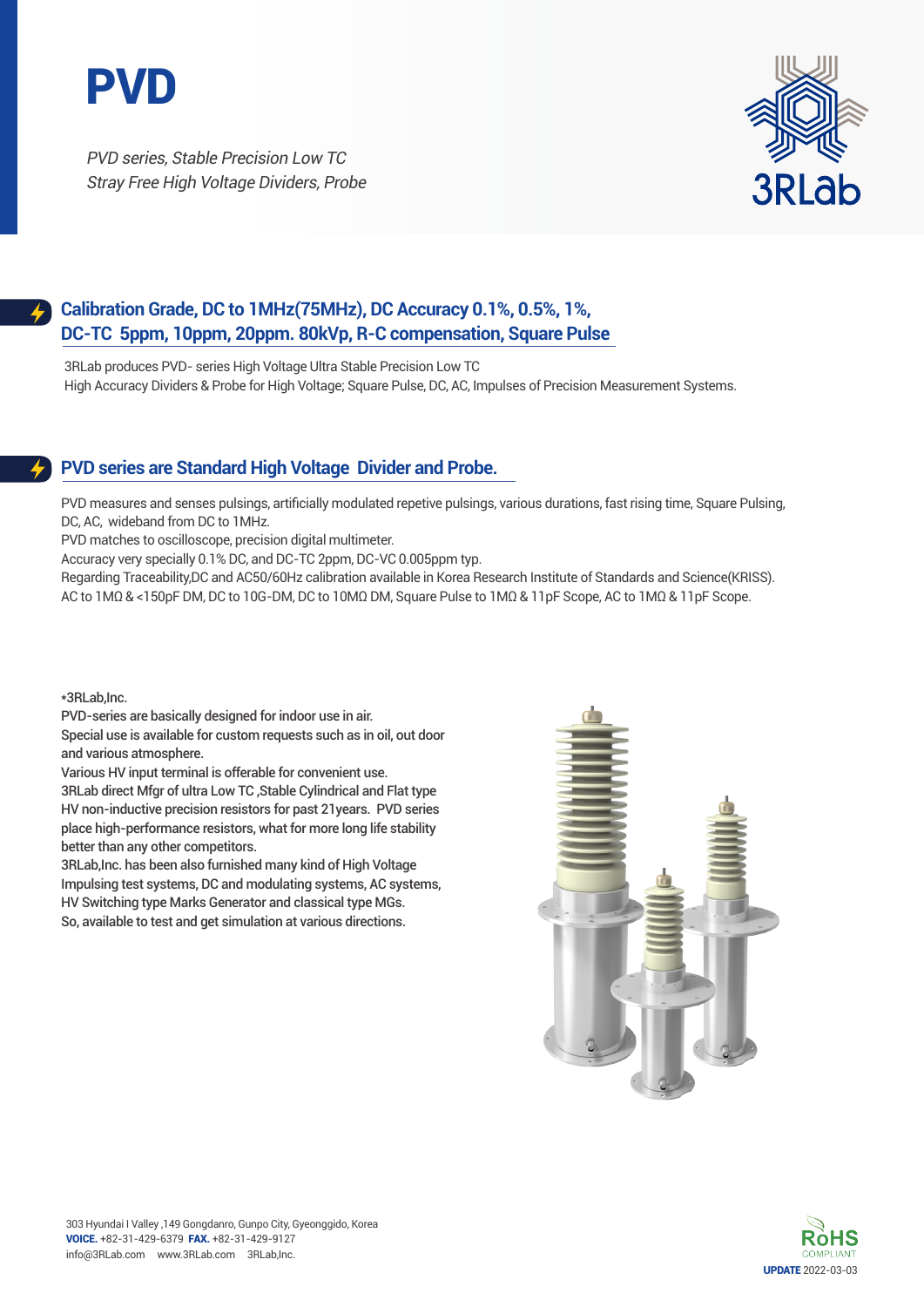



PVD series, Stable Precision Low TC Stray Free High Voltage Dividers, Probe

|               |                | Max Operate Voltage [kV]      | Max. Single Impulse [kV]            | <b>Ratio Accuracy</b>            |  |                            |
|---------------|----------------|-------------------------------|-------------------------------------|----------------------------------|--|----------------------------|
| <b>Model</b>  | <b>Drawing</b> | AC-peak, Pulsing-Peak,<br>DC. | for 1.2/50uS or shorter<br>duration | <b>DC [%]</b><br>AC 0Hz/60Hz [%] |  | <sup>1)</sup> Stability[%] |
| <b>PVD-30</b> | <b>AutoCAD</b> | 30                            | 40                                  | 0.1                              |  | 0.1, 0.2                   |
| <b>PVD-60</b> | <b>ALASCAD</b> | 60                            | 80                                  | 0.1                              |  | 0.1, 0.2                   |

| <b>Model</b>  | <b>Accuracy of Norminal</b>          | Norminal High Voltage Input Range       |                                                                 |                  |  |
|---------------|--------------------------------------|-----------------------------------------|-----------------------------------------------------------------|------------------|--|
|               | <b>Frequency Range</b><br>3% to -3dB | <b>Std. Resistance</b><br>$[MΩ]$ Around | Requested Special Resistance [ΜΩ],<br>or Custom Value Available | Capacitance [pF] |  |
| <b>PVD-30</b> | $DC \sim 5MHz$                       | 100                                     | 200                                                             | $3 \sim 12$      |  |
| <b>PVD-60</b> | $DC \sim 5MHz$                       | 1000                                    | 2000                                                            | $3 \sim 12$      |  |

| <b>Model</b>  | DC TC [ppm/C]                        | Length of RG<br><b>Coaxial Cable [Meters]</b> | Ratio Included 3RLab's Coaxial Cable,<br>to $1M\Omega$ < $11pF$ Scopes |                                                                   |  |
|---------------|--------------------------------------|-----------------------------------------------|------------------------------------------------------------------------|-------------------------------------------------------------------|--|
|               |                                      | (others upon request)                         | Std. Ratio.                                                            | <b>Requested Special Ratio.</b><br><b>Custom Ratio. Available</b> |  |
| <b>PVD-30</b> | 5ppm std., 2ppm, 3ppm, 10ppm Special | 3m.5m                                         | 1.000/1                                                                | 1000/1~10.000/1                                                   |  |
| <b>PVD-60</b> | 5ppm std., 2ppm, 3ppm, 10ppm Special | 3m.5m                                         | 2.000/1                                                                | 1000/1~10.000/1                                                   |  |

1) TESTED DC RATIO @10HRS. FOR 4MINS, AND @ 7DAYS FOR 4MINS, AFTER THE LOADING AT ORPERATE RATED DC VOLTAGES<br>OTHERS MIGHT BE AVAILABLE UPON REQUEST